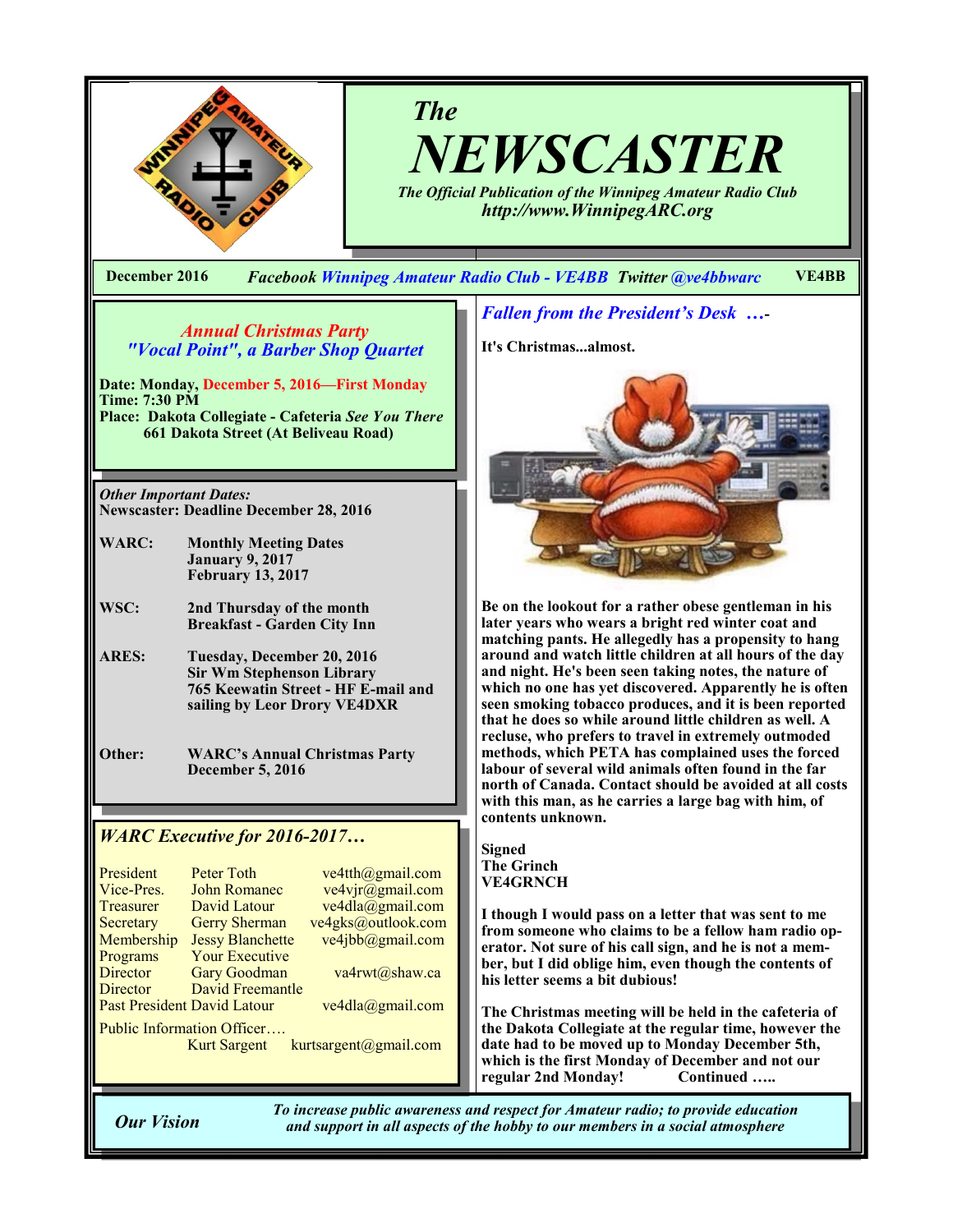| An extra special Christmas treat will be provided for<br>all who attend! We have booked a Barber Shop<br>Quartet to sing a mixture of songs, that include some<br>Christmas favourites. Snacks and pastries, Coffee and<br>pop will be provided, and we encourage everyone in-<br>cluding non-members to attend.<br>This meeting we will also have our 2nd draw for a<br>brand new, shiny, pre-programmed, handheld radio.<br>Complete with a hand microphone/speaker, additional<br>high gain whip antenna, and for an added Christmas<br>bonus, a second battery!<br>The draw is open to members only, sorry any non-<br>members.<br>If you have not renewed your membership, maybe now<br>would be a great time. It only costs \$20.00 per year,<br>and the benefits you get are well worth the price.<br>Merry Christmas and Happy Chanukah to all our<br>fellow hams, and may the new year bring you<br>prosperity and peace.<br>73<br><b>Peter Toth</b><br><b>VE4TTH</b><br><b>For Your Christmas Shopping List</b><br><b>Amateur Radios, Antennas, and more </b><br><b>Winnipeg ICOM Dealer</b><br><b>Micro-HighTech Communications Ltd.</b><br>2223 Henderson Hwy, East St. Paul, MB<br>(Just south of perimeter hwy)<br>Ph. (204)-783-1885 Fax (204) 779-7522<br><b>Contact George Hill, VE4GDH</b><br><b>Visit their web site</b><br>http://www.microhightech.ca/<br><b>WARC Meeting Minutes</b><br><b>Taken by Gerry VE4GKS</b> | <b>RAC Bulletin November 2016</b><br><b>Radio Amateurs of Canada Welcomes New</b><br><b>Directors</b><br>Following the call for nominations for Directors of Ra-<br>dio Amateurs of Canada's Atlantic, Ontario North/<br>East, Midwest and British Columbia/Yukon Regions,<br>RAC would like to welcome the following Radio Ama-<br>teurs to our Board of Directors:<br>Dave Goodwin, VE9CB, was elected as the new<br><b>Director for the Atlantic Region</b><br>Allan Munnik, VA7MP/VE7RMP, was appoint-<br>ed as the new Director for the British Columbia/Yukon<br>Region<br>Bjarne (Bj) Madsen, VE5FX, was elected as the<br>$\bullet$<br>new Director for the Midwest Region<br>RAC would also like to congratulate Allan Boyd,<br>VE3AJB, on his re-election as the Director for the<br><b>Ontario North/East Region. Allan was first appointed</b><br>by the RAC Board of Directors as the Director for<br>Ontario North/East in January 2016 to fill the vacant<br>position of RAC's newly elected President Glenn<br>MacDonell, VE3XRA. In addition to serving as<br>Director, Allan also serves as the Section Manager for<br><b>Ontario North. For more information about Allan</b><br>please visit:<br>http://wp.rac.ca/new-rac-director-for-ontario-northeast<br>All Directors will begin their two-year term on January<br>1, 2017 until December 31, 2018. Biographies of each of<br>the new Directors have been provided below.<br>RAC would also like to welcome James Hay, VE2VE,<br>as Deputy Director for the Quebec Region. James<br>previously served as RAC Special Advisor, Technical<br>and Administrative Services and was responsible for<br>RAC's information technology infrastructure. He is<br>also the Secretary-Treasurer of the Montreal Amateur<br>Radio Club (VE2ARC).<br>Our constitution places a limit of three terms for<br>Directors. I'd like to thank the three departing<br>Directors – Bill Gipps, VE7ISV/VE7XS (Director of the<br>British Columbia/Yukon Region), Derek Hay,<br><b>VE4HAY (Director of the Midwest Region) and Ev</b><br>Price, VO1DK (Director of the Atlantic Region) – who<br>completed their third term as Directors at the end of<br>2016.<br>Their hard work in the important role of Director and |
|--------------------------------------------------------------------------------------------------------------------------------------------------------------------------------------------------------------------------------------------------------------------------------------------------------------------------------------------------------------------------------------------------------------------------------------------------------------------------------------------------------------------------------------------------------------------------------------------------------------------------------------------------------------------------------------------------------------------------------------------------------------------------------------------------------------------------------------------------------------------------------------------------------------------------------------------------------------------------------------------------------------------------------------------------------------------------------------------------------------------------------------------------------------------------------------------------------------------------------------------------------------------------------------------------------------------------------------------------------------------------------------------------------------------------------------------|--------------------------------------------------------------------------------------------------------------------------------------------------------------------------------------------------------------------------------------------------------------------------------------------------------------------------------------------------------------------------------------------------------------------------------------------------------------------------------------------------------------------------------------------------------------------------------------------------------------------------------------------------------------------------------------------------------------------------------------------------------------------------------------------------------------------------------------------------------------------------------------------------------------------------------------------------------------------------------------------------------------------------------------------------------------------------------------------------------------------------------------------------------------------------------------------------------------------------------------------------------------------------------------------------------------------------------------------------------------------------------------------------------------------------------------------------------------------------------------------------------------------------------------------------------------------------------------------------------------------------------------------------------------------------------------------------------------------------------------------------------------------------------------------------------------------------------------------------------------------------------------------------------------------------------------------------------------------------------------------------------------------------------------------------------------------------------------------------------------------------------------------------------------------------------------------------------------------------------------------------------------------------|
| <b>Monday, November 20, 2016</b><br>Not available at publication time<br><b>Planning on going to Dayton??</b><br>Opening for one ham to join three other hams for a trip                                                                                                                                                                                                                                                                                                                                                                                                                                                                                                                                                                                                                                                                                                                                                                                                                                                                                                                                                                                                                                                                                                                                                                                                                                                                   | their contributions on various assignments throughout<br>their terms made major contributions to Radio<br>Amateurs of Canada. I am sure they will continue to<br>contribute to Amateur Radio in Canada in the future.<br><b>Glenn MacDonell,</b>                                                                                                                                                                                                                                                                                                                                                                                                                                                                                                                                                                                                                                                                                                                                                                                                                                                                                                                                                                                                                                                                                                                                                                                                                                                                                                                                                                                                                                                                                                                                                                                                                                                                                                                                                                                                                                                                                                                                                                                                                         |
| to Dayton Hamvention, May 17th - 22nd, 2017.<br>Split travel & hotel room costs 4 ways.<br>Contact Derek 204-666-hams ext:4216 or<br>ve4hay@shaw.ca                                                                                                                                                                                                                                                                                                                                                                                                                                                                                                                                                                                                                                                                                                                                                                                                                                                                                                                                                                                                                                                                                                                                                                                                                                                                                        | <b>VE3XRA</b><br><b>RAC President and Chair</b>                                                                                                                                                                                                                                                                                                                                                                                                                                                                                                                                                                                                                                                                                                                                                                                                                                                                                                                                                                                                                                                                                                                                                                                                                                                                                                                                                                                                                                                                                                                                                                                                                                                                                                                                                                                                                                                                                                                                                                                                                                                                                                                                                                                                                          |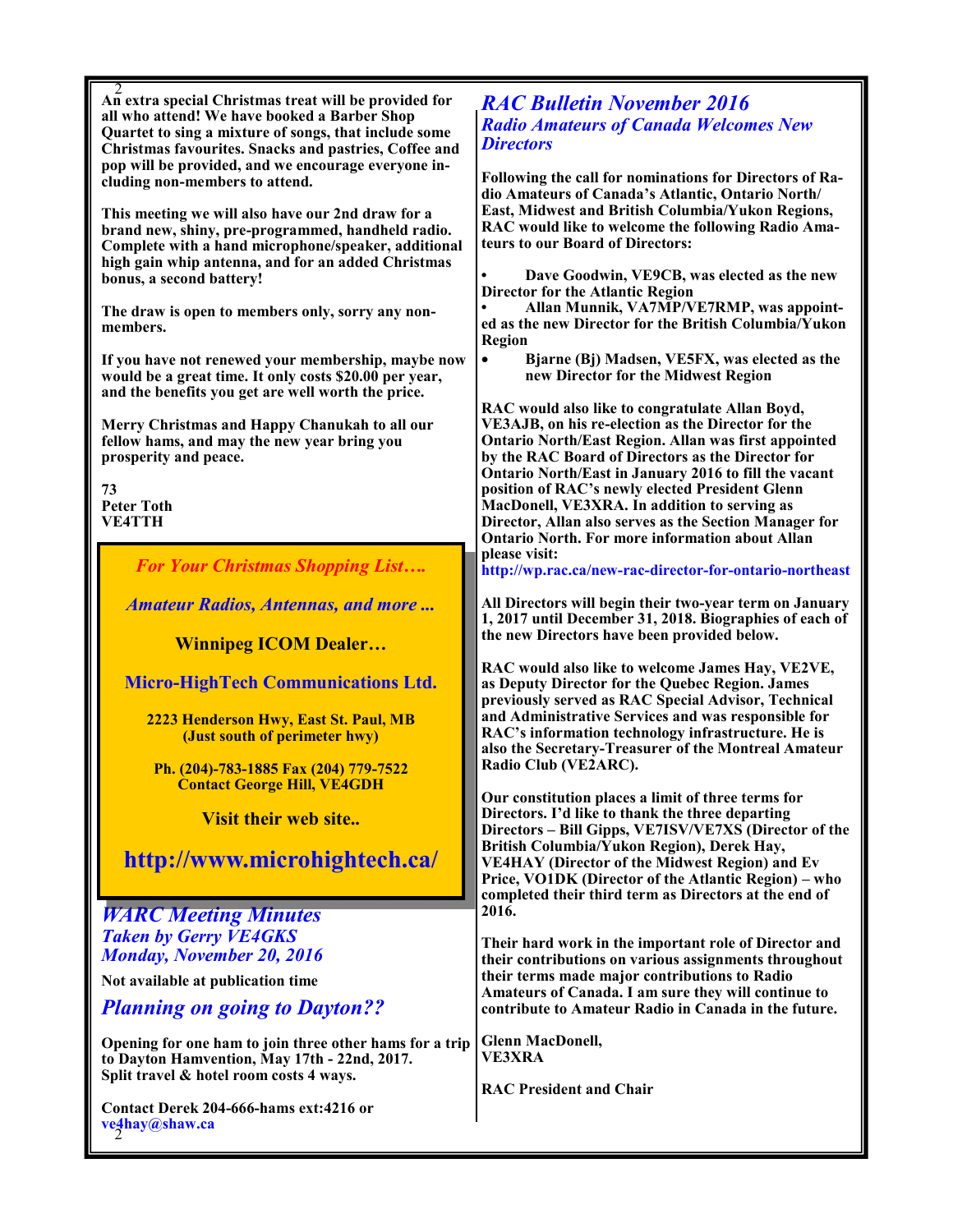# 3 *Spotlight on Adam Romanchuk VE4SN By David VE4DAR*

**As I interviewed Adam Romanchuk VE4SN in his very neat hamshack, there was much to see: a progression of equipment from then to now; photos of various events; interesting gifts and souvenirs from travel; and awards and certificates garnered through 60 years in amateur radio.** 



**What got you interested in amateur radio? "My friend, Eddie, took me to meet Mike Pura VE4MP. Mike showed us a small homemade transmitter and a receiver. After he demonstrated a QSO in CW, I asked, "Where was he?" "Philadelphia" was the answer. "WOW! I want to do that!"**

**"Eddie and I studied with Mike as our Elmer. The DOT examiner gave us 10 written questions; asked 5 verbals. We had to demonstrate 10 wpm in CW. I got my ticket on April 25, 1956."**

**Did you build or buy equipment? "Following instructions in a book, I built my first transmitter with parts donated by other hams and parts I bought, including two 807 tubes. My first receiver cost \$17.00."**

**Any memorable moments? "My first contact in CW was my buddy, Eddie. Since later contacts were mostly Americans and Canadians, I was surprised by my first DX contact from Scotland. That's when I became a DX -er. I picked up the Russian Sputnik in CW. I have many Russian contacts."**

**What have you gotten out of Amateur Radio? "DXCC Honor Roll, membership in the Winnipeg DX Club. I've learned a lot by talking with hams around the world. It has given me lots of pleasure and a wall full of awards and certificates."**

**Any particular interest? "DX. I have contacted all the countries except North Korea. I've worked many DXpeditions. I got Heard Island off the Antarctic coast three times! That's the farthest point on Earth."**

3 **Public Service? "I've examined and passed 200+ hams.**  **I was the first President of WARC and served as President of the Seniors Club. I worked at many Manitoba Marathons, canoe and snowshoe races, and floods."**

**"I made a phone patch for a clergyman in Bolivia to speak with his sister in Winnipeg. They hadn't spoken in 15 years. It lasted one hour! Another phone patch was for a soldier in Afghanistan to talk with his wife in Vancouver at Christmas."**

**Advice for new hams? "Explore our hobby; don't get stuck in 2m FM. Extend yourself into CW and HF. Try for contacts around the world. You can learn lots from others. Ham radio made the world for me a small place."**

**Future of ham radio? "It's growing and becoming more involved in new formats. Ham radio is advancing for the better. As it advances technically, it will be the most fantastic hobby." Thanks for this, Adam. May you have many more years of enjoyment.**

## What have you done to "promote amateur radio this week"

That line we credit to an old News stalwart, Peter Parker with using in his old VK1 and VK3 casts many years ago and it still stands true -WIA

## *Manitoba Repeater Society By Derek VE4HAY*

**The Manitoba Repeater Society is making plans for linking the various repeaters across southern Manitoba via an IP based linking system. The intended system will allow for direct dial/access from one repeater to another, or to a group of repeaters or to all repeaters in the system via a Voice over Internet Protocol VoIP system.** 

**If you are a "C" programmer, and know how to write threaded application code for Linux, and have a desire to help us out, please have a look at these web sites and their open source that is available.**

**http://ohnosec.org/drupal/ - Asterisk/app\_rpt**

**https://allstarlink.org/index.html - Allstar Link Network**

**http://www.hamstack.com/index.html - Sierra Radio system controller**

**http://www.hamstack.com/s200\_linux.html - Sierra commserver boards**

**If you are still willing to help out your fellow Amateur Radio operator and to help build the future of linked repeaters in Manitoba, please contact** 

**Derek VE4HAY@shaw.ca or call 204-666-hams ext 4216**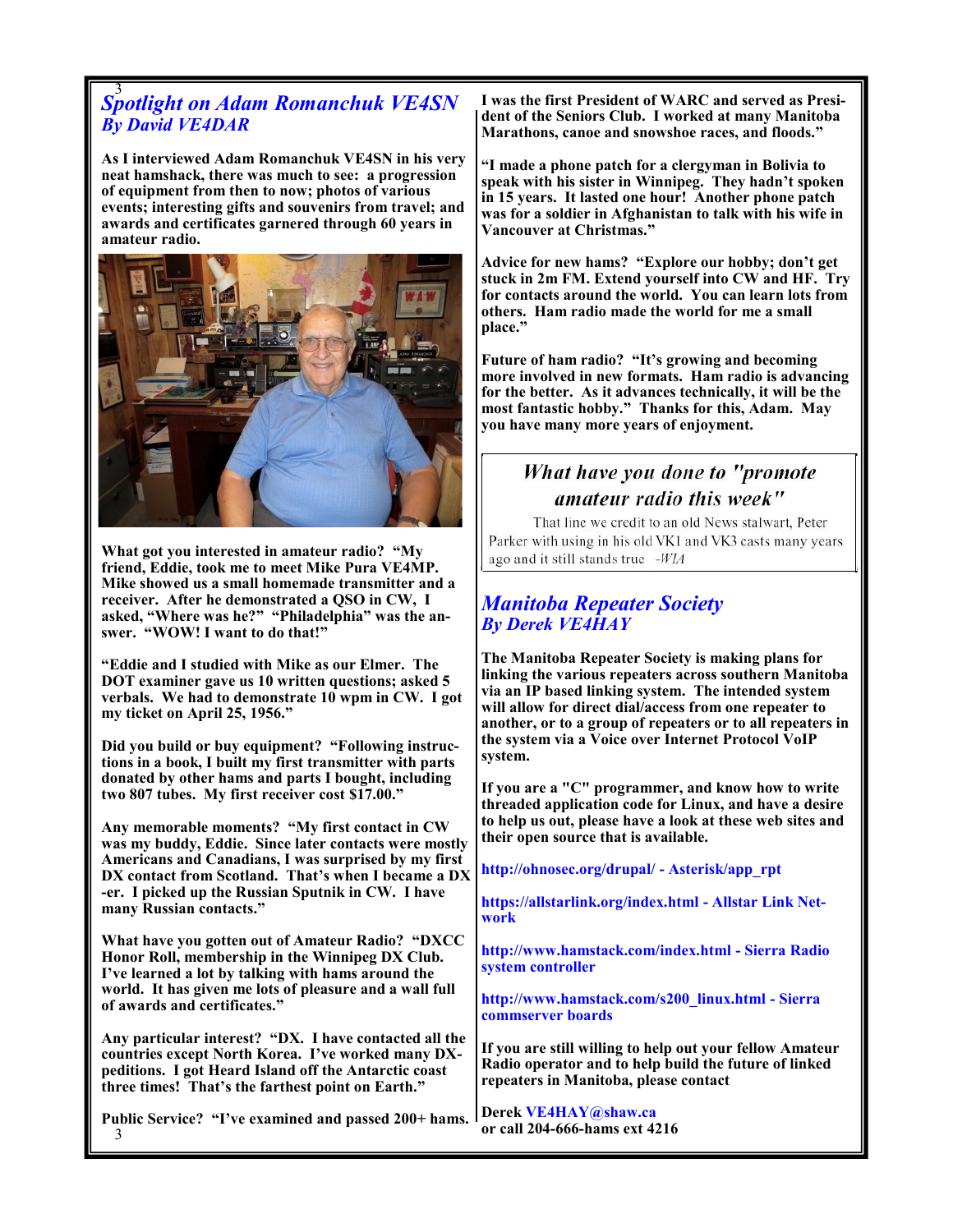| 4                                                     |                                                    |                                                                                                        |                                                |
|-------------------------------------------------------|----------------------------------------------------|--------------------------------------------------------------------------------------------------------|------------------------------------------------|
| <b>Contest Calendar</b>                               |                                                    | <b>NCCC RTTY Sprint</b>                                                                                | and 0300Z-0400Z, Dec 29<br>0145Z-0215Z, Dec 30 |
| <b>Extracted From</b>                                 |                                                    | <b>QRP Fox Hunt</b>                                                                                    | 0200Z-0330Z, Dec 30                            |
| http://www.hornucopia.com/contestcal/                 |                                                    | <b>NCCC Sprint</b>                                                                                     | 0230Z-0300Z, Dec 30                            |
| <b>For December </b>                                  |                                                    | <b>Into January 2017</b>                                                                               |                                                |
| <b>ARS Spartan Sprint</b>                             | 0200Z-0400Z, Dec 6                                 |                                                                                                        |                                                |
| <b>QRP Fox Hunt</b>                                   | 0200Z-0330Z, Dec 7                                 | <b>AGB New Year Snowball Contest</b>                                                                   | 0000Z-0100Z, Jan 1                             |
| <b>Phone Fray</b>                                     | 0230Z-0300Z, Dec 7                                 | <b>SARTG New Year RTTY Contest</b>                                                                     |                                                |
| <b>CWops Mini-CWT Test</b>                            | 1300Z-1400Z, Dec 7                                 |                                                                                                        | 0800Z-1100Z, Jan 1                             |
|                                                       | and 1900Z-2000Z, Dec 7                             | <b>AGCW Happy New Year Contest</b>                                                                     |                                                |
|                                                       | and 0300Z-0400Z, Dec 8                             |                                                                                                        | 0900Z-1200Z, Jan 1                             |
| <b>NCCC RTTY Sprint</b>                               | 0145Z-0215Z, Dec 9                                 | <b>AGCW VHF/UHF Contest</b>                                                                            |                                                |
| <b>QRP Fox Hunt</b>                                   | 0200Z-0330Z, Dec 9                                 |                                                                                                        | 1400Z-1700Z, Jan 1 (144)                       |
| <b>NCCC Sprint</b><br><b>ARRL 10-Meter Contest</b>    | 0230Z-0300Z, Dec 9<br>0000Z, Dec 10                |                                                                                                        | and 1700Z-1800Z, Jan 1 (432)                   |
|                                                       | to 2400Z, Dec 11                                   |                                                                                                        |                                                |
| <b>SKCC Weekend Sprintathon</b>                       | 1200Z, Dec 10                                      | <b>Good Luck In The Contest</b>                                                                        |                                                |
|                                                       | to 2400Z, Dec 11                                   |                                                                                                        |                                                |
| <b>International Naval Contest</b>                    | 1600Z, Dec 10                                      | * * * * * * * * * * * * * * * * * * *                                                                  |                                                |
|                                                       | to 1559Z, Dec 11                                   |                                                                                                        |                                                |
| AWA Bruce Kelley 1929 QSO Party                       | 2300Z, Dec 10                                      | <b>Winnipeg ARES</b>                                                                                   |                                                |
|                                                       | to 2300Z, Dec 11                                   | <b>Jeff Dovyak VE4MBQ</b>                                                                              |                                                |
|                                                       | and 2300Z, Dec 17<br>to 2300Z, Dec 18              |                                                                                                        |                                                |
| <b>CQC Great Colorado Snowshoe Run</b>                |                                                    | ve4mbq@rac.ca                                                                                          |                                                |
|                                                       | 2100Z-2259Z, Dec 11                                | Thirty-five (35) Winnipeg ARES members and                                                             |                                                |
| <b>NAQCC CW Sprint</b>                                | 0130Z-0330Z, Dec 14                                | affiliates provided volunteer communications for Santa                                                 |                                                |
| <b>QRP Fox Hunt</b>                                   | 0200Z-0330Z, Dec 14                                | Claus Parade SAT 12 NOV using our UHF repeater                                                         |                                                |
| <b>Phone Fray</b>                                     | 0230Z-0300Z, Dec 14                                | <b>VE4ARC</b> (UHF).                                                                                   |                                                |
| <b>CWops Mini-CWT Test</b>                            | 1300Z-1400Z, Dec 14                                |                                                                                                        |                                                |
|                                                       | and 1900Z-2000Z, Dec 14                            | De-brief notes have been shared with ARES volunteers                                                   |                                                |
|                                                       | and 0300Z-0400Z, Dec 15                            | and the Parade Executive Director. Our volunteer                                                       |                                                |
| <b>NCCC RTTY Sprint</b><br><b>QRP Fox Hunt</b>        | 0145Z-0215Z, Dec 16<br>0200Z-0330Z, Dec 16         | operators were:                                                                                        |                                                |
| <b>NCCC Sprint</b>                                    | 0230Z-0300Z, Dec 16                                |                                                                                                        |                                                |
| <b>Russian 160-Meter Contest</b>                      | 2000Z, Dec 16                                      | VE4s CD, HK, JAH, TRO, GWN, MWH, TTH, CLK,<br>GMB, DWG, DTF, DBV, PCB, KAZ, JFK, WX, KEH,              |                                                |
|                                                       | to 2400Z, Dec 17                                   | GIS, RCA, PRP, LIT, SBS, ANF, TSY, GWB, CDM,                                                           |                                                |
| <b>AGB-Party Contest</b>                              | 2100Z-2400Z, Dec 16                                | SIG, FDM, RAI, MBQ, VA4s DON, PNO, RWT and                                                             |                                                |
| <b>OK DX RTTY Contest</b>                             | 0000Z-2400Z, Dec 17                                | <b>Zachary Courchene.</b>                                                                              |                                                |
| <b>RAC Winter Contest</b>                             | 0000Z-2359Z, Dec 17                                |                                                                                                        |                                                |
| <b>Feld Hell Sprint</b>                               | 0000Z-2359Z, Dec 17<br>1400Z, Dec 17               | Once again a number of Winnipeg ARES members                                                           |                                                |
| <b>Croatian CW Contest</b>                            | to 1400Z, Dec 18                                   | dropped off new, unwrapped toys at our NOV Annual                                                      |                                                |
| <b>Stew Perry Topband Challenge</b>                   | 1500Z, Dec 17                                      | <b>General Meeting for the Salvation Army Toy Mountain</b>                                             |                                                |
|                                                       | to 1500Z, Dec 18                                   | Campaign. Thanks to Tom VE4SE for delivering the<br>donations. Our Annual General Meeting saw approval |                                                |
| 1800Z-2359Z, Dec 18<br><b>ARRL Rookie Roundup, CW</b> |                                                    | of the 2015-16 Financial Statement and approval of the                                                 |                                                |
| Run for the Bacon QRP Contest 0200Z-0400Z, Dec 19     |                                                    | 2016-17 Budget. The 2015-16 Executive members were                                                     |                                                |
| <b>QRP Fox Hunt</b>                                   | 0200Z-0330Z, Dec 21                                | re-elected by acclamation. Kurt Sargent VE4GIS                                                         |                                                |
| <b>Phone Fray</b>                                     | 0230Z-0300Z, Dec 21                                | volunteered for the Vice-President position.                                                           |                                                |
| <b>CWops Mini-CWT Test</b>                            | 1300Z-1400Z, Dec 21                                |                                                                                                        |                                                |
|                                                       | and 1900Z-2000Z, Dec 21<br>and 0300Z-0400Z, Dec 22 | Our 20015-16 Activity Summary showed:                                                                  |                                                |
| <b>NAQCC CW Sprint</b>                                | 0130Z-0330Z, Dec 22                                | ALERTS, CALL-OUTS, EXERCISES & TESTS                                                                   | (6)                                            |
| <b>NCCC RTTY Sprint</b>                               | 0145Z-0215Z, Dec 23                                |                                                                                                        |                                                |
| <b>QRP Fox Hunt</b>                                   | 0200Z-0330Z, Dec 23                                | PUBLIC SERVICE EVENTS                                                                                  | (7)                                            |
| <b>NCCC Sprint</b>                                    | 0230Z-0300Z, Dec 23                                |                                                                                                        |                                                |
| <b>RAEM Contest</b>                                   | 0000Z-1159Z, Dec 25                                | <b>EDUCATIONAL MEETINGS</b>                                                                            | (12)                                           |
| <b>DARC Christmas Contest</b>                         | 0830Z-1059Z, Dec 26                                |                                                                                                        |                                                |
| <b>SKCC Sprint</b><br><b>QRP Fox Hunt</b>             | 0000Z-0200Z, Dec 28<br>0200Z-0330Z, Dec 28         | Our next General Meeting will be TUE 20 DEC 1900h                                                      |                                                |
| <b>Phone Fray</b>                                     | 0230Z-0300Z, Dec 28                                | Sir Wm Stephenson Library 765 Keewatin Street. Leor                                                    |                                                |
|                                                       |                                                    | Drory VE4DXR is scheduled to present on HF E-mail<br>and his adventures sailing on Lake Winnipeg.      |                                                |
| <b>CWops Mini-CWT Test</b>                            | 1300Z-1400Z, Dec 28                                |                                                                                                        |                                                |
| 4                                                     | and 1900Z-2000Z, Dec 28                            |                                                                                                        |                                                |
|                                                       |                                                    |                                                                                                        |                                                |